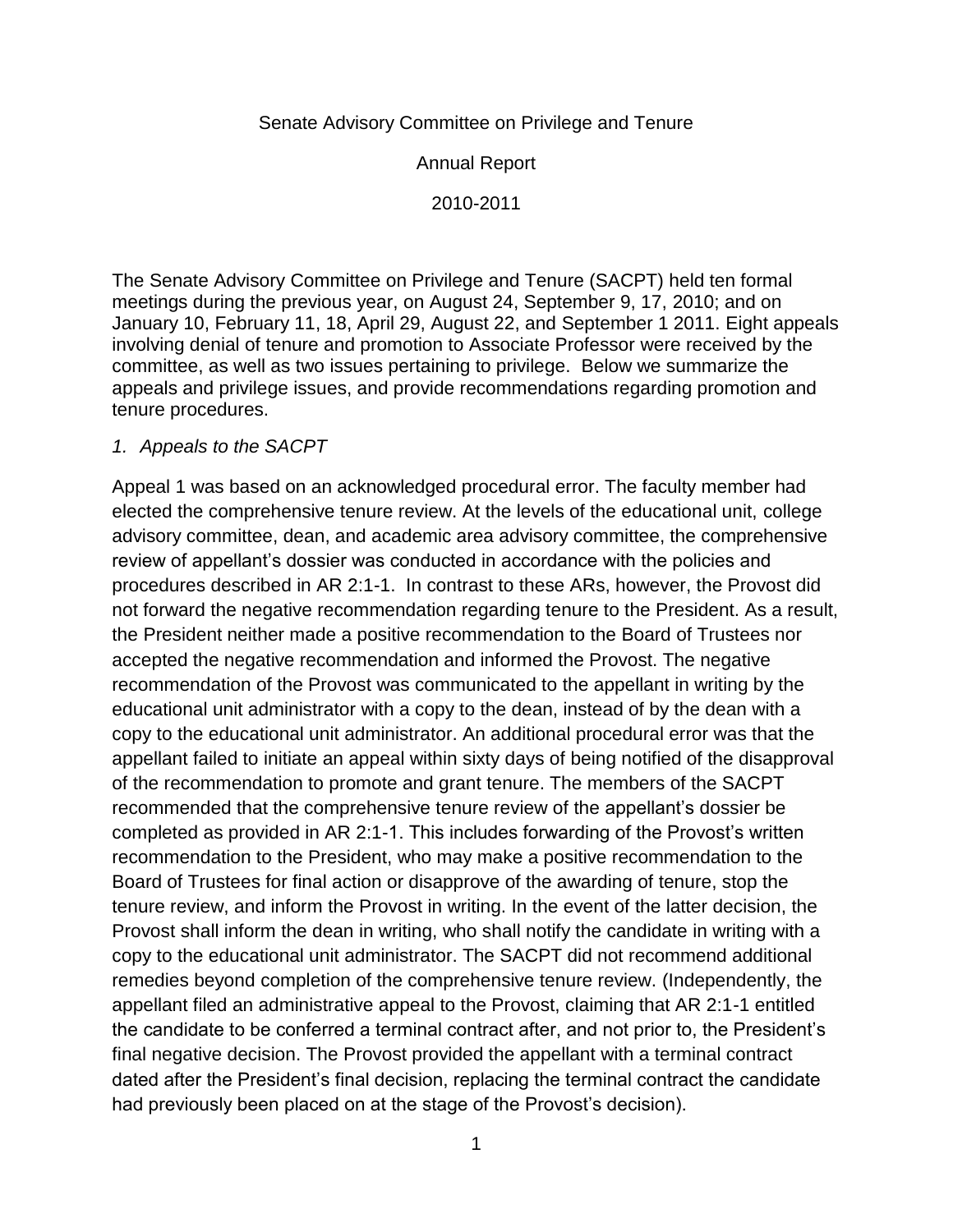Appeal 2 alleged numerous incidents of procedural matters, violations of academic privilege, violations of academic freedom, and creation of a hostile discriminatory work environment. The members of the SACPT did not find evidence of procedural errors or violations in Governing Regulations related to the termination of the petitioner's employment with the University. The committee did find evidence of a brief violation of academic privilege, which was quickly resolved. Additional concerns, while not constituting violations of academic privilege, were noted in three areas. These included the handling of the petitioner's visa extension, the vague wording of a departmental procedural rule in which faculty under consideration for reappointment or termination "may request" to present their case to the full faculty, and the lack of evidence of efforts to improve the apparently dysfunctional relationship between the petitioner and the department chair. No remedies were proposed or recommended.

Appeal 3 alleged that the comprehensive tenure review of the petitioner's dossier only contained a recommendation regarding promotion and failed to make a written recommendation regarding tenure. The SACPT concluded that the Provost's recommendation to the President referred to both promotion and tenure, and that the meaning of this letter was sufficiently clear. No additional action was recommended.

Appeal 4 alleged that a college-level APT Committee had not used the appropriate departmental guidelines for review of his promotion and tenure request. The SACPT determined that the departmental guidelines should not have been used in this case and that proper procedures had been followed.

Appeal 5 alleged violations of the University policies and directives based on efforts by a faculty member to negatively influence the department chair, lack of a departmental policy on evidence for tenure and promotion, and that some of the internal evaluation letters included in the dossier contained judgments based on inaccuracies and nonexistent policies that resulted in a denial of academic privilege. The SACPT carefully considered the above allegations but did not find evidence to support violations of procedure, privilege, or academic freedom.

Appeal 6 alleged that a faculty member was terminated without sufficient notification of non-renewal of appointment. This issue was resolved by the petitioner and the department/college prior to the appeal being considered by the SACPT.

Appeal 7 alleged several violations or procedure and privilege in the preparation and consideration of the dossier which included: 1. The dossier did not contain a bibliography of citations to the research provided by the candidate; 2. The dossier did not include updates to the vita provided by the candidate; 3. Departmental guidelines were provided to external reviewers, although these were adopted subsequent to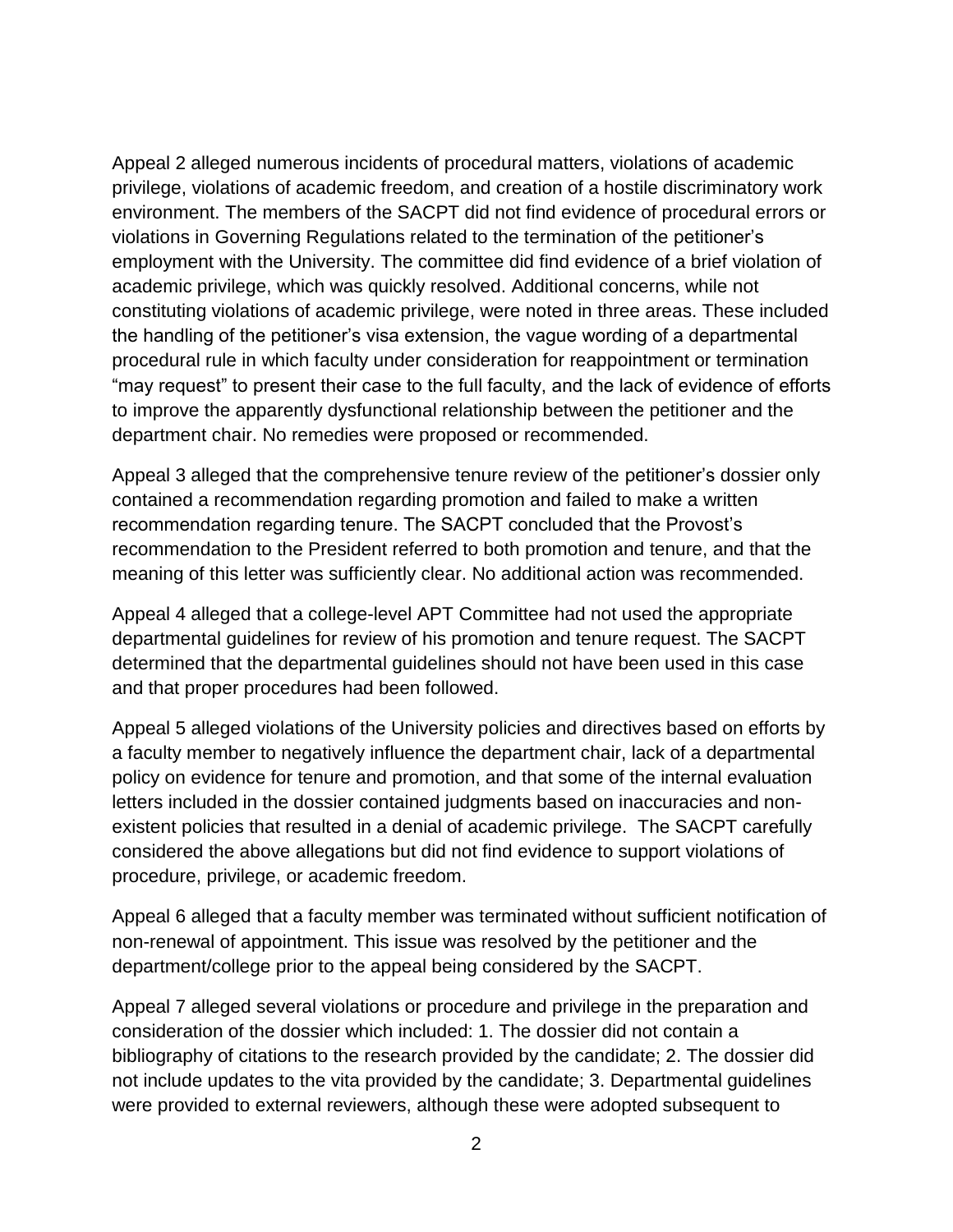appellant's faculty appointment; 4. Information was not provided to reviewers regarding the extension of the probationary period for the faculty member; 5. Annual and tenure progress reviews failed to signal warnings of insufficient progress; 6. Lower levels were not informed of the Area Committee's negative recommendation; 7. Some internal letters contained factual errors, which were subsequently cited by the Area Committee as reasons for not supporting promotion and tenure. The SACPT found evidence in support of allegations 3,4, and 7. Based on the harm resulting from these errors and the difficulty in correcting the errors without harm or bias to the candidate, the SACPT recommended that the appellant be promoted to tenured associate professor.

Appeal 8 regarding a denial of promotion and tenure decision was initiated by letter indicating intent to appeal received on 10 May 2011 with the full appeal received on 2 September 2011.This appeal will be considered during the 2011-2012 academic year by the SACPT.

## *2. Academic Privilege*

The SACPT was requested to look into the new Administrative Regulations regarding the maximal teaching load of nine credit hours per semester for faculty in the Lecturer Series as compared to twelve credit hours for faculty in the Regular Title Series and Special Title Series. It was suggested that the difference in maximal teaching loads among the various faculty title series presents a possible issue regarding fairness and equity. This issue was discussed at the September 17, 2010 meeting of the SACPT. In view of the different responsibilities, expectations, and salaries of faculty in the Lecturer Series as compared to the Regular and Special Title series, the committee did not view the differences in the ARs pertaining to maximal teaching loads as an equity or fairness issue, and did not see this as pertaining to faculty privilege and tenure.

The SACPT was also requested by Davy Jones, Chair, Senate Rules and Elections Committee to provide input regarding regulations regarding faculty transfers to different academic units. Individual opinions were provided by two SACPT members.

## *3. Recommendations*

There has been an increase in the number of appeals to the SACPT citing procedural errors. This is the result, at least in part, of the increased complexity of the Administrative Regulations with the addition of comprehensive tenure review and departmental statements of evidences. For example, there are three versions of AR2:1 (AR2:1-1 7/1/2011; AR2:1-1 7/1/2009; and AR 2:1-2 7/1/2008). The members of the SACPT therefore recommend that: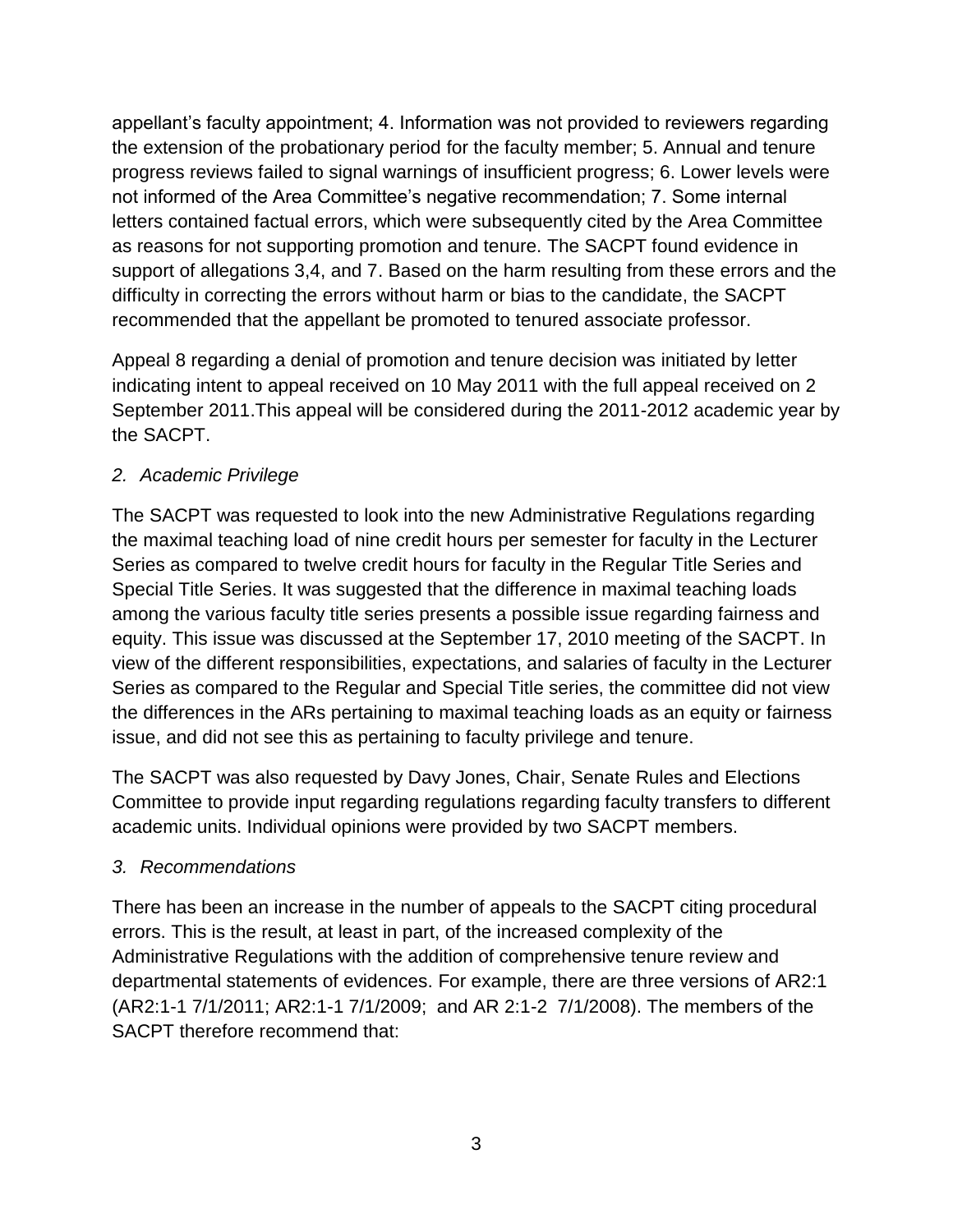Dossiers indicate which version of AR2:1 is applicable for the candidate being considered for appointment, reappointment, promotion, and the granting of tenure.

Educational Unit Administrators and Deans receive annual updates and refreshers on reappointment, promotion and tenure procedures including the importance of accurate and consistent pre-tenure faculty performance reviews and the use of departmental statements of evidences in promotion and tenure proceedings.

Consulted faculty in the educational unit should be informed that they are "expected to read and consider the contents of the dossier including the outside letters, on matters of appointment, reappointment, promotion and/or the granting of tenure, before providing individual written judgments to the educational unit administrator." (AR2:1-1.VII.G.3)

In one appeal, neither the candidate nor the educational unit administrator and unit staff appeared to be aware of the rights of a candidate to view the dossier. The members of the SACPT therefore recommend that candidates under consideration for appointment, reappointment, promotion, and the granting of tenure receive information on their rights and responsibilities including their right to review their standard personnel file, their dossier prior to the inclusion of letters, and upon request to review all letters placed in the dossier.

In at least two of the above appeals, there was evidence of friction between the candidate and the educational unit administrator and/or between faculty within the educational unit. The members of the SACPT strongly support the establishment of an Ombud Office to provide informal and impartial dispute resolution services for faculty.

With regard to concerns raised in Appeal 2, the members of the SACPT recommend that faculty visa applications should be handled independently from consideration of faculty promotion and the granting of tenure.

As a follow-up to Appeal 3, the members of the SACPT recommend that letters from educational unit administrators, deans, the Provost, and the President explicitly state whether the action is one of promotion, or tenure, or promotion with tenure, and whether the final decision is to approve or disapprove, rather than using wording such as 'does not support the advancement.'

At present the Administrative Regulations (AR 2:1-1. XI, page 16) state that an appeal to the SACPT "shall be *initiated [emphasis added]* in writing by the concerned faculty member within sixty (60) days after being notified in writing by the dean about non